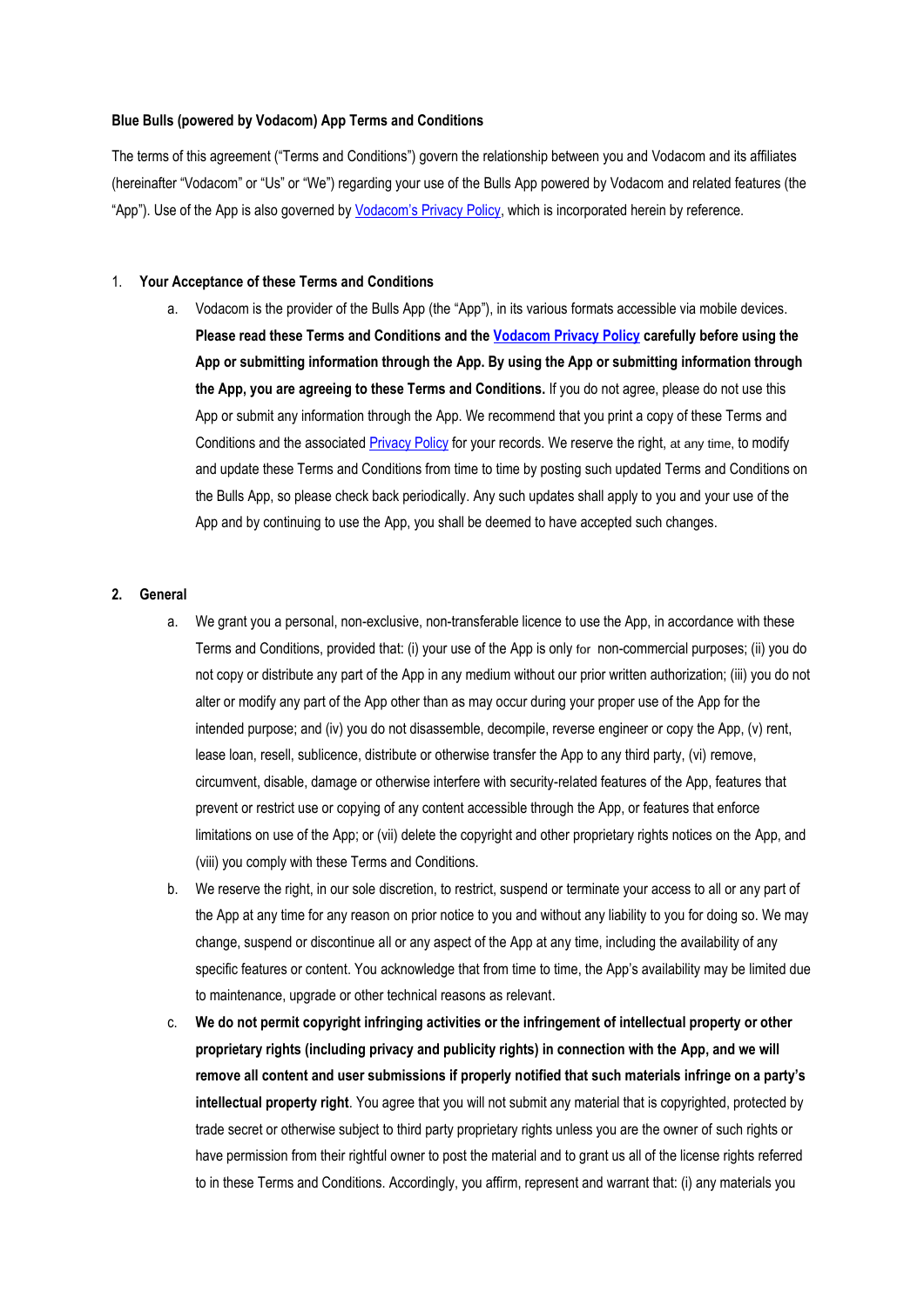submit are wholly original to you, or to the extent they are not wholly original to you that you own or have the necessary licenses, rights, consents, and permissions to use and authorize us to use all patent, trademark, trade secret, copyright or other proprietary rights in and to any and all of your submissions to enable inclusion and use of them in the manner contemplated by the App and these Terms and Conditions; (ii) no payment, royalty or consent is required in connection with the rights granted to us in these Terms and Conditions; and (iii) you have the written consent, release, and/or permission of each and every identifiable individual person in the submission to use the name and/or likeness of each and every such identifiable individual person to enable inclusion and use of the submissions in the manner contemplated by the App and these Terms and Conditions. We reserve the right to remove materials without prior notice and also to terminate your account and/or access to the App if we believe that repeated violations of this section have occurred.

- d. You acknowledge that we may from time to time issue upgraded versions of the App and we will prompt you to download and install the updated version of the App. These Terms and Conditions will apply to all such upgrades. Normal data charges as per your price plan will apply when downloading the updated application. Should you not wish to incur such charges, you are advised to discontinue your use of the App.
- e. We do not warrant that the App will be compatible with your mobile device. Any third-party code that may be incorporated in the App is covered by the applicable open source or third-party license End User License Agreement, (EULA), if any, authorizing use of such code. We or our third party partners or suppliers retain all right, title, and interest in the App (and any copies thereof), and any intellectual property rights therein.
- f. Vodacom reserves the right to stop offering and/or supporting the App or a particular part of the App at any time, at which point your license to use the App or a part thereof will be automatically terminated. In such event, Vodacom shall not be required to provide refunds, benefits or other compensation to users in connection with such discontinued Apps, or any discontinued parts thereof.
- g. To the extent allowed by law, the The App is provided on an "as available" for your personal use, without warranties of any kind, express or implied. Vodacom does not warrant that you will be able to access or use the App at the times or locations of your choice; that the App will be uninterrupted or error-free; or that defects will be corrected.
- h. You acknowledge that Vodacom may appoint third party companies and individuals to facilitate the App (e.g. maintenance, analysis, audit, marketing and development). These third parties have limited access to your information only to perform these tasks on our behalf and are obligated to Vodacom not to disclose or use the information for other purposes.
- i. You acknowledge that Vodacom will appoint third party companies to provide their respective services, applications and features within the App or from the App via relevant technical integrations, for the purpose of making the App inclusive of various relevant features. These third parties will have access via the App to you information pertinent to a particular feature to enable them to provide their services to you. Should you choose to access third party respective services, applications or products, you warrant that said access is governed by the terms and conditions of that third party and not Vodacom.
- j. If you are a non-Vodacom subscriber, you acknowledge that some of the features in the App may not be accessible to you as far as your mobile device and connectivity enables. Vodacom reserves the right to offer the App certain features and benefits exclusively to Vodacom subscribers.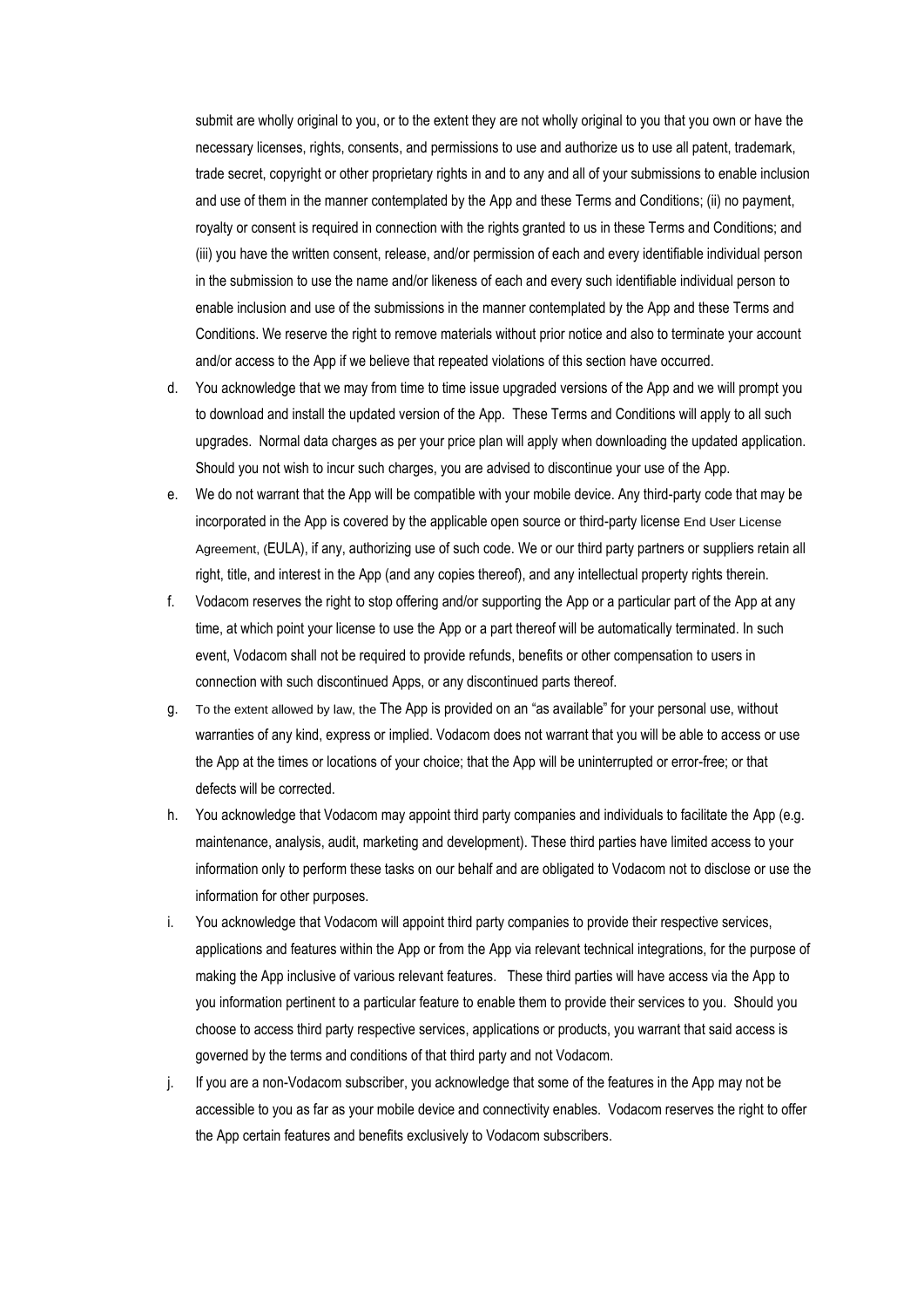- k. If you are a non-Vodacom subscriber, you acknowledge that your entire use of the App will be charged at standard rates as per your network's current price plan.
- l. The App includes the provision of both factual and opinion based information and editorial content about the Vodacom Bulls, and/or any other local / international tournaments, which may occur and be covered by the App from time to time. Vodacom's appointed  $3<sup>rd</sup>$  party maintains and owns the relevant licences and rights to display and provide such content via the App. Neither Vodacom nor the  $3<sup>rd</sup>$  party appointed to provide this content may be held liable for any harm or consequences arising as a result of any unintended inaccuracies or discrepancies in the content.
- m. You acknowledge that the App, in part or in full, may be advertisement funded, which assists in enabling Vodacom and the Bulls to be able to provide the App. As such, you acknowledge that you will be exposed to banner, text or other in-App advertising and promotions media. Should you not wish to view such advertising, please do not use the App.
- n. Through the App, we may occasionally offer you the opportunity to enter into contests, games and prize drawings subject to any further terms and conditions or contest rules. By entering into such contests and games, you agree to be bound by such additional terms, conditions and rules. In the event of a conflict between these Terms and Conditions and the specific rules of any such contest or games, the specific rules of such contest or games shall govern to the extent of the conflict.
- o. These Terms and Conditions apply to all users of the App, including users who are also contributors of information, and other materials or apps on the App. The App may contain third party advertisements, content, materials, and/or links to third party websites that are not owned or controlled by us. We assume no responsibility for, the content, privacy policies or practices of any third party websites. In addition, we do not and cannot censor or edit the content of any third party website. When you visit third party websites, we encourage you to read the terms and conditions and privacy policies of the other websites. By using our App, you expressly release us from any and all liability arising from your use of any third party website or as a result of any third party presence on our App.

#### **3. Additional provisions regarding Registered Users**

- a. As a user of the App, you will have the option to become a registered user ("Registered"), and doing so accordingly binds you to additional terms of use as referred to in these Terms and Conditions. As a registered user, you will be asked to submit personal information to us. We are committed to ensuring responsible practices in the collection, use and disclosure of your personal information in accordance with applicable law. By submitting personal information to us or our App providers and agents, you agree to our collection, use and disclosure of such personal information for the purposes for which you submitted the information, and as described in and in accordance with our privacy policy, and as permitted or required by law. If you do not agree with our Privacy Policy, please do not register, please remove the App from your device and do not provide us with any personal information.
- b. By registering, you agree to the following additional rules:
	- i. Only one registration is permitted per mobile number, or email address. Vodacom and non-Vodacom users (where they have the technical ability to access the service) within the Republic of South Africa may register.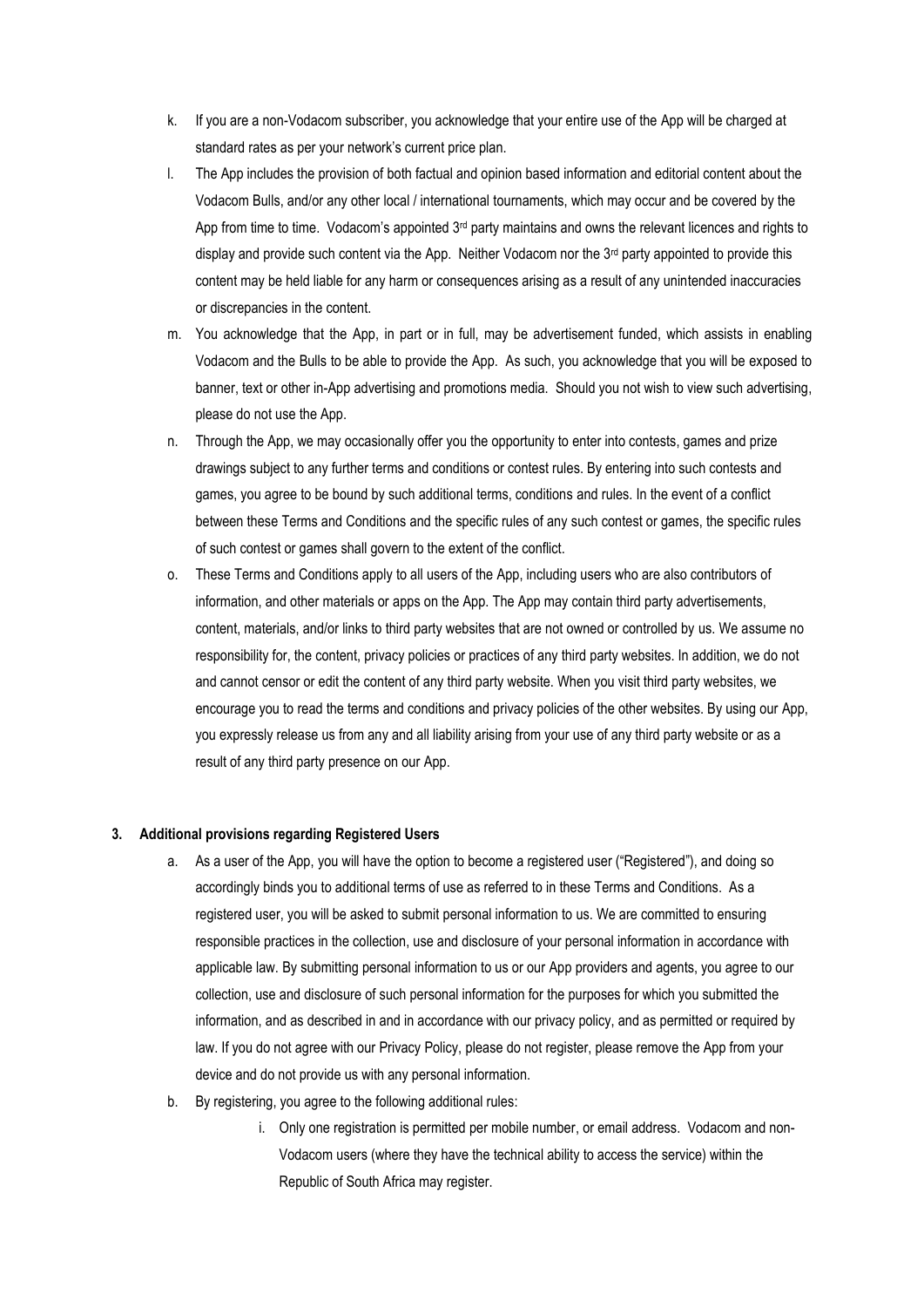- ii. You acknowledge that the Service may have certain content, features, functionality or privileges, which are locked and unavailable for access unless you register.
- iii. You give us consent to provide you with various notifications and messages about / based on your interaction with the App. These notifications will be delivered to you in the form of text messages, or in-application notifications sent to your mobile device using the MSISDN identifying you as a user of the App.
- iv. These messages include, but are not limited to:
	- 1. periodic messages to encourage, remind or re-engage you to browse or access the App, based on the content provided;
	- 2. messages inviting you to share, voluntarily, additional data about yourself or your preferences;
	- 3. messages inviting you to try alternate versions of the App based on Vodacom's knowledge of the device you are using to access the App;
	- 4. confirmation messages relating to your registration or deregistration for the App (for example, a one-time pin (OTP));
	- 5. messages inviting you to participate in any surveys to offer your opinion of your experience of the App, or to provide feedback on your rugby supporting habits and behaviours;
	- 6. messages relating to the earning, notification and servicing of any benefits and rewards, where applicable.
- i. You acknowledge that your registration details will be retained for use in future iterations of the App. Should you not wish to participate or use future iterations of the App, you may deregister at any time.

### 4. **Ownership**

- a. All rights, title and interest in and to the App including, but not limited to, any games, titles, computer code, themes, objects, stories, dialogue, concepts, artwork, animations, sounds, musical compositions, audio-visual effects, methods of operation, moral rights, documentation are owned by Vodacom. Vodacom reserves all rights, including, but not limited to, all intellectual property rights or other proprietary rights, in connection with the App.
- b. Vodacom owns, has licensed, or otherwise has rights to use, or provide all of the content that appears in the App.
- c. "User Content" means any communications, images, sounds, and all the material, data, and information that you upload or transmit through the App, or that other users upload or transmit, including without limitation any chat, or interaction text. By transmitting or submitting any User Content while using the App, you affirm, represent and warrant that such transmission or submission is (a) accurate and not confidential; (b) not in violation of any laws, contractual restrictions or other third party rights, and that you have permission from any third party whose personal information or intellectual property is comprised in the User Content; (c) free of viruses, adware, spyware, worms or other malicious code; and (d) you acknowledge and agree that any of your personal information within such content will at all times be processed by Vodacom in accordance with its [Privacy Policy,](https://myvodacom.secure.vodacom.co.za/vodacom/terms/privacy-policy) as well as the purposes of the provision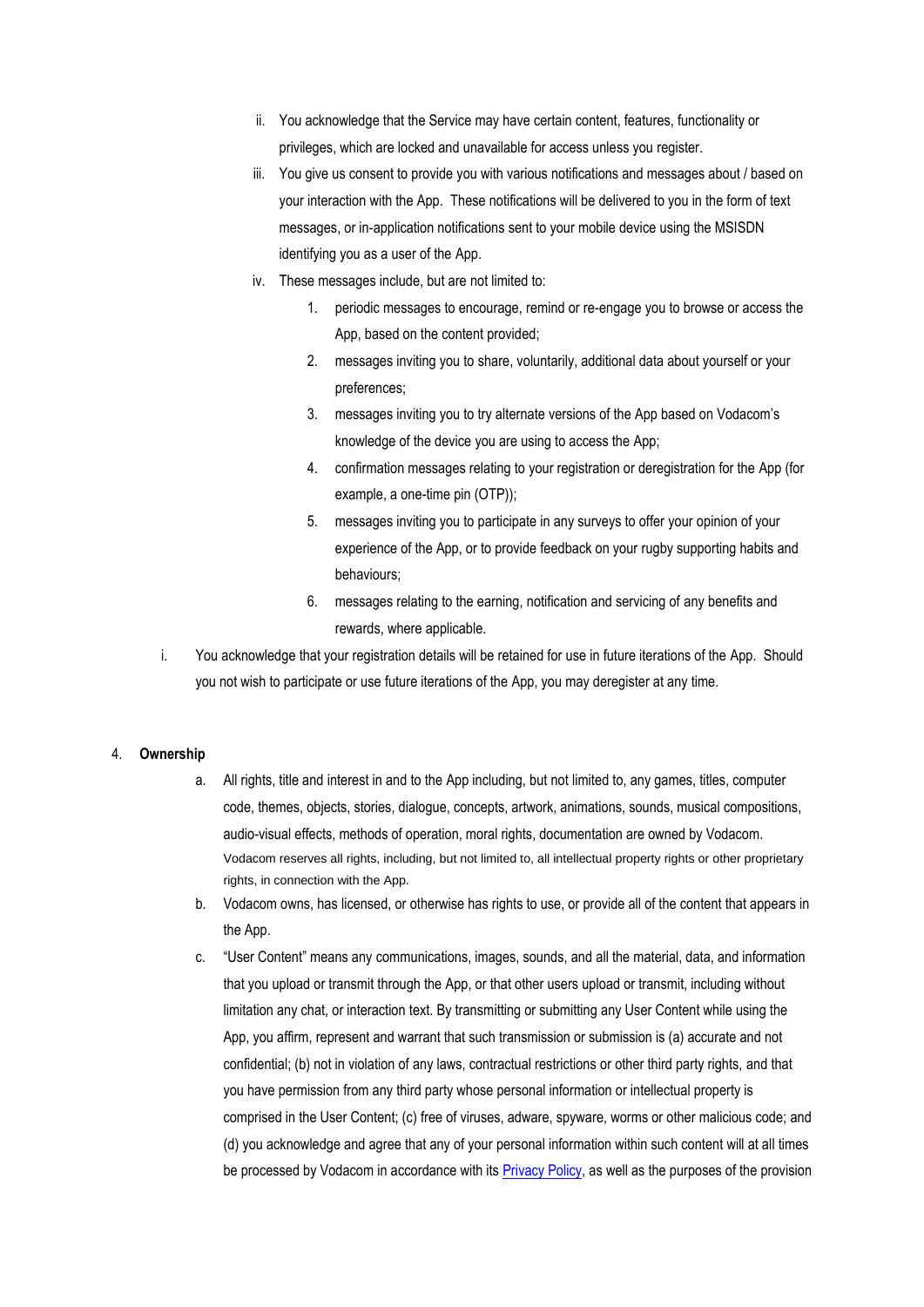of the App. Vodacom reserves the right in its sole discretion to, delete, disable access to or otherwise make unavailable any User Content (including without limitation your User Content) without notice for any reason or for no reason at any time.

#### **5. Your Obligations and Entitlements**

- a. In addition to the rules set out in these Terms and Conditions, your use of the App and any features allowing interaction with the App, including but not limited to, participating in polls, submission of comments, uploading of material or any other relevant interaction feature, is subject to the following guidelines:
	- i. You may not to post, transmit, link to or otherwise distribute falsehoods or misrepresentations that could damage us or any third party.
	- ii. You may not to post, transmit, link to or otherwise distribute any material that is unlawful, obscene, profane, defamatory, libelous, threatening, pornographic, harassing, hateful, racially or ethnically offensive, or encourages conduct that would be considered a criminal offence, give rise to civil liability, violate any law, violate the legal rights of any person (including publicity or privacy rights) or is otherwise inappropriate or would restrict or inhibit any other user from using or enjoying the App. You may not post, transmit, link to or otherwise distribute material that exploits people under the age of 18 in a sexual or violent manner, solicits personal information from anyone under the age of 18, provides information about illegal activities, such as making or buying illegal weapons, violates someone's privacy, or provides information relating to the creation of computer viruses or other harmful or disruptive components. You also agree not to post, transmit, link to or otherwise distribute in any way information, software or other material that infringes the intellectual property rights of any party.
	- iii. You may not post advertisements or solicitations of any business or commercial activity, including contests or sweepstakes. You may not submit any material that relates to or involves the transmission of unsolicited mass mailing, "spamming", "junk mail" or "chain letters".
	- iv. You may not impersonate or falsely suggest your association with another person, or submit materials in another person's name.
	- v. You may not solicit or attempt to solicit personal information from other users of the App or collect or post anyone's private information, including personally identifiable information (whether in text, image or video form), identification documents, or financial information through the App.
	- vi. You may not attempt to gain unauthorized access to the App, or Registered accounts using the App, or the computers, servers, or networks connected to the App by any means other than the user interface provided.
- b. Vodacom reserves the right to determine what conduct it considers to be in violation of the rules of use or otherwise outside the intent or spirit of these Terms and Conditions or the App itself. Vodacom reserves the right to take action as a result, which may include, if relevant, terminating your registration and prohibiting you from using the App. Said termination and prohibition may occur with or without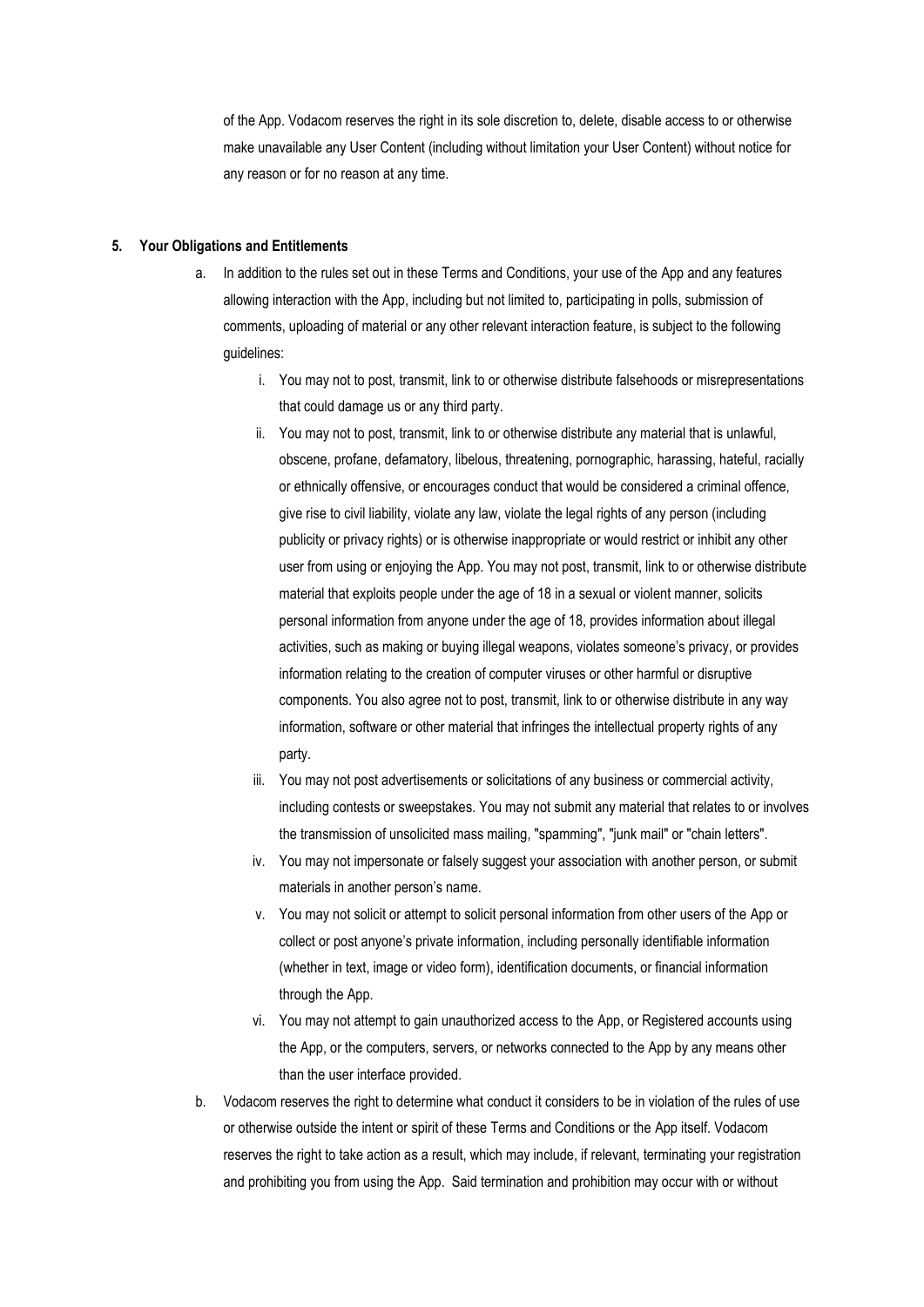notice to you, and as a result may involve the loss of any benefits, privileges or earned items associated with your use of the App, and Vodacom is under no obligation to compensate you for any such losses or results.

- c. You are entitled to deregister from the full App at any time and for any reason by emailing a request to [app@bluebull.co.za](mailto:app@bluebull.co.za) .
- d. Vodacom assumes no responsibility for the conduct of any user submitting any User Content, and assumes no responsibility for monitoring the App for inappropriate content or conduct. Your use of the App is at your own risk. By using the App, you may be exposed to User Content that is offensive, indecent or otherwise not in line with your expectations. You bear all risks associated with the use of any User Content available in connection with the App.
- e. If at any time Vodacom chooses, in its sole discretion, to moderate the App, Vodacom nonetheless assumes no responsibility for User Content and assumes no obligation to modify or remove any inappropriate User Content. We have the right, but not the obligation, in our sole discretion to edit, refuse to post, or remove any User Content.
- f. The App may include various forums, blogs and chat features where you can post User Content, including your observations and comments on selected topics. Vodacom cannot guarantee that other members will not use the ideas and information that you share. Therefore, if you have an idea or information that you would like to keep confidential and/or don't want others to use, do not post it on the App. Vodacom shall have no responsibility to evaluate, use or compensate you for any ideas or information you may choose to submit.
- g. You are solely responsible for the information that you post on, through or in connection with the App and that you provide to others. Vodacom may reject, refuse to post or delete any User Content for any or no reason, including, but not limited to, User Content that in the sole judgment of Vodacom violates these Terms and Conditions.
- h. You hereby grant to Vodacom an irrevocable, perpetual, transferable, fully paid-up, royalty-free, license (including the right to sublicense and assign to third party) and right to copy, reproduce, fix, adapt, modify, create derivative works from, manufacture, commercialize, publish, distribute, sell, license, sublicense, transfer, lease, transmit, publicly display, publicly perform, or provide access to electronically, broadcast, communicate to the public by telecommunication, display, perform, enter into computer memory, and use and practice, in any way, your User Content as well as all modified and derivative works thereof in connection with our provision of the App, including marketing and promotions of the App. You also hereby grant to Vodacom the right to authorize others to exercise any of the rights granted to Vodacom under these Terms and Conditions.
- i. You are solely responsible for your interactions with other users of the App and any other parties with whom you interact through the App. Vodacom reserves the right, but has no obligation, to become involved in any way with these disputes. You will fully cooperate with Vodacom to investigate any suspected unlawful, fraudulent or improper activity.
- j. If you have a dispute with one or more users, you release us (and our officers, directors, agents, subsidiaries, joint ventures and employees) from claims, demands and damages (actual and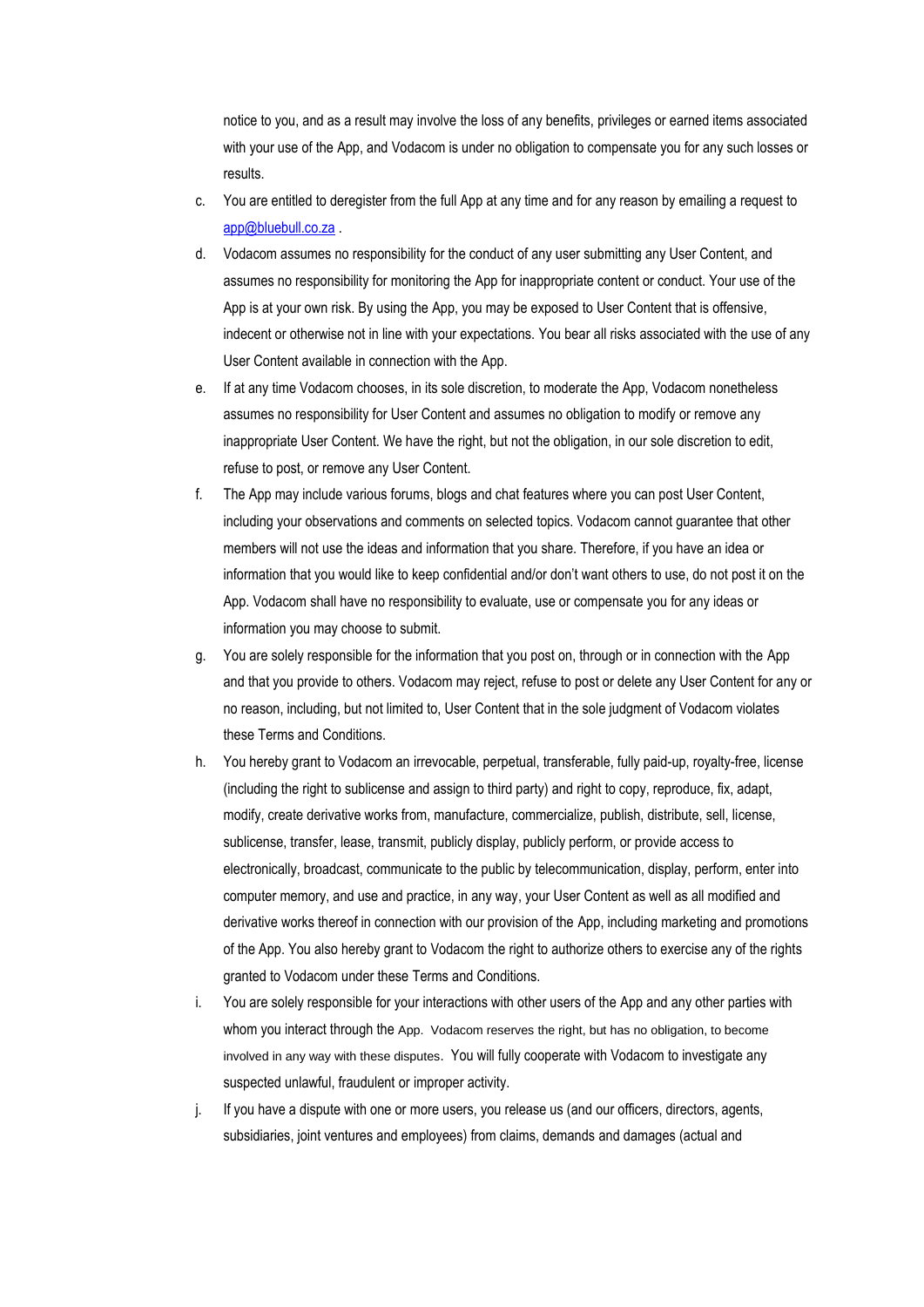consequential) of every kind and nature, known and unknown, arising out of or in any way connected with such disputes.

#### **6. Limitation of Liability**

- a. You agree that your use of the App shall be at your sole risk. To the fullest extent permitted by law, we and our officers, directors, employees, and agents disclaim all warranties, express or implied, in connection with the App and your use thereof. We make no warranties or representations about the accuracy or completeness of the App's' content or the content of any websites or services linked to the App and assume no liability or responsibility for any (i) errors, mistakes, or inaccuracies of content; (ii) personal injury or property damage of any nature whatsoever resulting from your access to and use of the App; (iii) any unauthorized access to or use of our servers and/or any and all personal information and/or financial information stored therein; (iv) any interruption or cessation of transmission to or from the App; (v) any bugs, viruses, trojan horses or the like which may be transmitted to or through the App by any third party; or (vi) any errors or omissions in any content or for any loss or damage of any kind incurred as a result of the use of any content posted, emailed, transmitted, or otherwise made available via the App. We do not warrant, endorse, guarantee, or assume responsibility for any product or service advertised or offered by a third party through the App or any hyperlinked website or featured in any banner or other advertising, and we will not be a party to or in any way be responsible for monitoring any transaction between you and third-party providers of products or services.
- b. To the extent permitted by applicable law, in no event shall we or our subsidiaries and affiliates, and their respective officers, directors, owners, agents, employees, representatives and licensors be liable for any special, incidental, indirect, consequential, punitive or exemplary losses or damages whatsoever or for loss of profits (including, without limitation, damages for loss of revenue, loss of data, failure to realize expected savings, interruption of activities, or any other pecuniary or economic loss) and whether arising from breach of contract, damages (including negligence), strict liability or otherwise, arising out of the use of or inability to use the App or its content, or any product or service described or provided through the App.
- *c.* Save to the extent permitted by law, you agree to indemnify, defend and hold harmless Vodacom and its partners, subsidiaries and affiliates from and against any and all claims, demands, actions, liability, losses, costs and expenses (including legal fees and expenses) arising from or related to: (i) any use or alleged use of the App by any other person, whether or not authorized by you; (ii) your breach of these Terms and Conditions, including any breach of your representations and warranties herein; and (iii) your violation of any law or (iv) your use of or inability to use the App, the contents, any hyperlinked website, and any of the products and services made available on the App thereof.

#### 7. **Privacy and Data Protection**

a. This clause explains how we collect, use, share and protect your personal information. This clause should be read with the [Vodacom's Privacy Policy](http://www.vodacom.com/com/main/privacypolicy). If we update this clause and our privacy policy, we will post any changes on our website.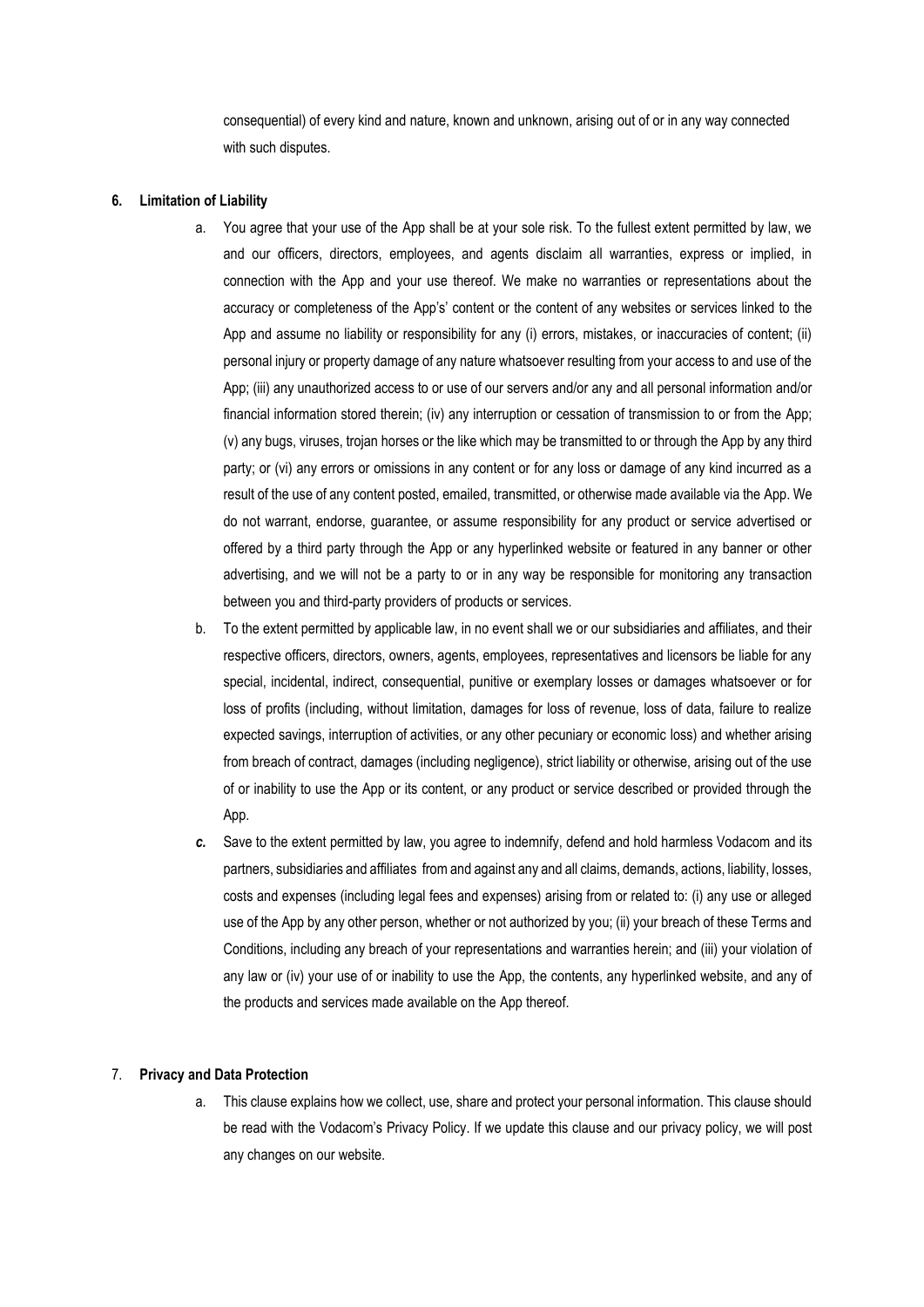### *Collecting your personal information*

- b. We can get your personal information when you use this Service. In the case of the use of the Service your personal information is collected for the purpose of being used and processed in:
- personalising the Service to your respective preferences;
- for the serving of appropriate, tailored advertising to you via the Service;
- for the purpose of tracking the Service's performance;
- troubleshooting, data analysis, testing, research and service improvement and/or to identify any technical issues that may occur from time to time;
- for use in devising additional enhancements or improvements to the Service; and
- statistical tracking, redundancy and audit purposes.
- c. The above data will not be shared with other users of the Service. However, Vodacom further may collect your information in terms of clause 9 (h) and (i) below.
- d. We may also collect information about you from other organisations, if this is appropriate. These include fraud-prevention agencies, business directories and credit reference agencies. We may also collect information about you from other companies, our business, or joint venture partners.

### *Understanding what you want*

- e. We might also use cookies (small text files stored in your browser) and other techniques such as web beacons (small, clear picture files used to follow your movements on our website). These collect information that tells us how you use our websites, web-related products and services.
- f. This, in turn, helps us make our website relevant to your interests and needs. We may use a persistent cookie (a cookie that stays linked to your browser) to record your details so we can recognise you if you visit our website again. See the next section for more details.
- g. You can choose to refuse cookies, or set your browser to let you know each time a website tries to set a cookie.

### *The personal information we collect*

- h. The information we collect about you depends on the Vodacom and Vodafone products and services you use and subscribe to. It includes (but is not limited to) the following:
	- i. your name, gender, , date of birth, home language, address, and email address;
	- ii. your preferences for particular products, services or lifestyle activities when you tell us what they are – or when we assume what they are, depending on how you use our products and services;
	- iii. your contact with us such as a note or recording of a call you make to one of our contact centres, an email or letter you send to us or other records of any contact you have with us;
	- iv. your account information such as phone number, handset type, handset model,, whether you are a post or prepaid customer, dates of payment owed and received, TopUp information, the subscription services you use or any other information related to your account.
- i. We will also get information on how you use our products and services, such as:
	- i. the phone numbers that you call or send messages to (or the phone numbers that you receive these calls and messages from);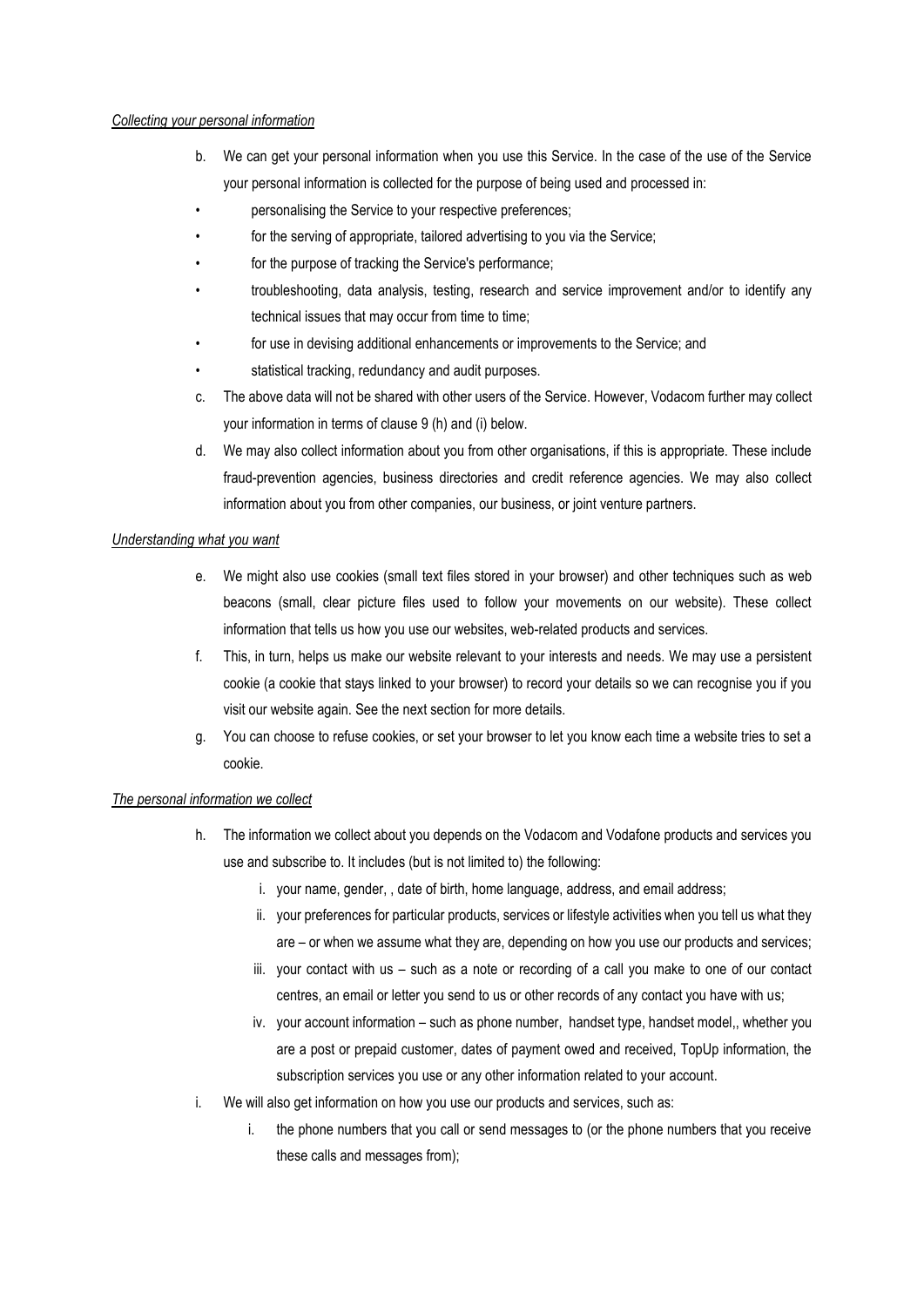- ii. the date, time and length of the calls and messages you send or receive through our network, and your approximate location at the time these communications take place;
- iii. the level of service you receive for example, network faults and other network events which may affect our network services;
- iv. your website browsing information (which includes information about the websites you visit, and about how you use our website or other Vodafone Group websites on your mobile or a PC;
- v. the date, time and length of your internet browsing, and your approximate location at the time of browsing;
- vi. your brand preference, preferred video categories, related preferences (e.g. team choice); and type of services you typically access.

## *Using your personal information*

- j. We may use and analyse your information to:
	- i. process the goods and services you have bought from us, and keep you updated with your order progress;
	- ii. keep you informed generally about new products and services (unless you choose not to receive our marketing messages);
	- iii. provide the relevant service or product to you. This includes other services not included in this terms and conditions, and services that use information about where you are when using your mobile equipment (location information) and to contact you with messages about changes to the service or product;
	- iv. contact you with offers or promotions based on how you use our products and services. These include your calling and messaging activities, location information and browsing information (unless you choose not to receive these messages – see below on '*How to opt-out*';
	- v. send you targeted and relevant messages, based on your behaviour, permission and preferences. From time to time, we will send you a range of different messages, from Vodacom as well as brands, to keep you informed or simply for you to tell us what you are into. These are not just offers and promotions but messages from your favourite brands including new products, discounts, limited offers, gifts and more. It works by using information about you to send you targeted messages relevant to you;
	- vi. bill you for using our products or services, or to take the appropriate amount of credit from you;
	- vii. respond to any questions or concerns you may have about using our network, products or services;
	- viii. let you know about other companies' products and services we think may interest you (including offers and discounts we've specially negotiated for our customers);
	- ix. protect our network and manage the volume of calls, texts and other use of our network. For example, we identify peak periods of use so we can try and ensure the network can handle the volume at those times
	- x. understand how you use our network, products and services. That way, we can develop more interesting and relevant products and services, as well as personalising the products and services we offer you;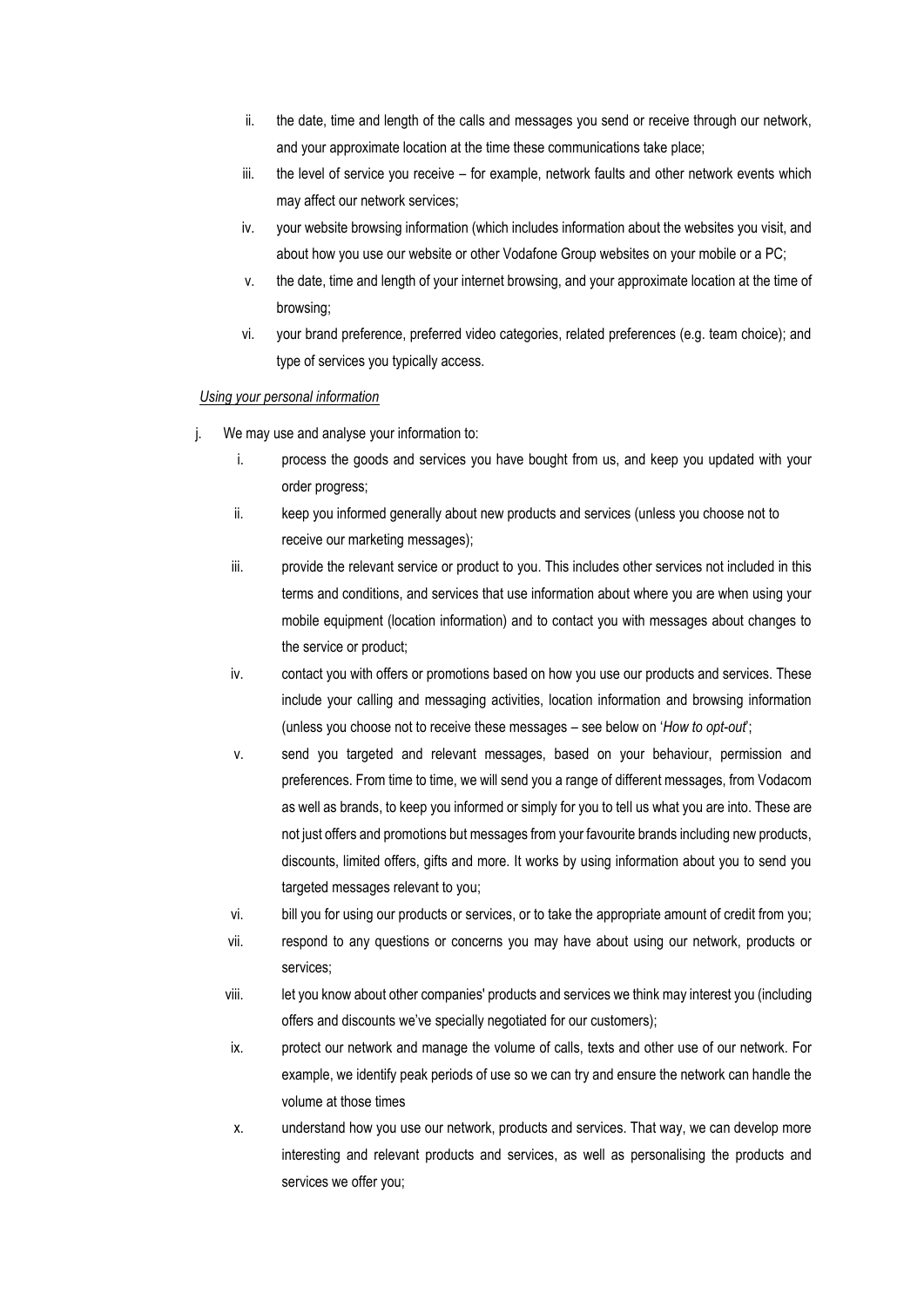- xi. carry out research and statistical analysis including to monitor how customers use our network, products and services on an anonymous or personal basis;
- xii.• prevent and detect fraud or other crimes, recover debts or trace those who owe us money;
- xiii.• provide aggregated reports to third parties (such reports do not contain any information which may identify you as an individual).
- k. The information we use will be your approximate location, based on the nearest mobile cell site. As a result, this will change as you move around with your mobile phone.
- l. We will store your information for as long as we have to by law. If there is no legal requirement, we will only store it for as long as we need it.

### *Sharing your personal information*

m. We may share information about you with:

- i. companies in the Vodacom and Vodafone Group (Vodafone Group Plc and any company or other organisation in which Vodacom owns more than 15% of the share capital);
- ii. partners or agents involved in delivering the Services;
- iii. companies who are engaged to perform Service for, on behalf of Vodacom (Pty) Ltd including Vodafone Limited, or the Vodafone Group;
- iv. where applicable, credit reference, fraud prevention or business scoring agencies, or other credit scoring agencies;
- v. debt collection agencies or other debt recovery organisations;
- vi. law enforcement agencies, regulatory organisations, courts or other public authorities if we have to, or are authorised to by law;
- vii. emergency services (if you make an emergency call), including your approximate location.
- n. We will release information if it's reasonable for the purpose of protecting us against fraud, defending our rights or property, or to protect the interests of our customers.
- o. If we are reorganised or sold to another organisation, we may transfer any personal information we hold about you to that organisation.
- p. We may need to transfer your information to other group companies or service providers in countries outside South Africa. This may happen if our servers or suppliers and service providers are based outside South Africa, or if you use our services and products while visiting countries outside this area.
- q. At your option, we may also share your information with partner organisations we've chosen carefully, so they can contact you about their products and services.

### *Keeping your personal information secure*

- r. We have specialised security teams who constantly review and improve our measures to protect your personal information from unauthorised access, accidental loss, disclosure or destruction.
- s. If we have a contract with another organisation to provide us with services or a service on our behalf to process your personal information, we will make sure they have appropriate security measures and only process your information in the way we've authorised them to. These organisations will not be entitled to use your personal information for their own purposes. If necessary, our security teams will check them to make sure they meet the security requirements we have set.